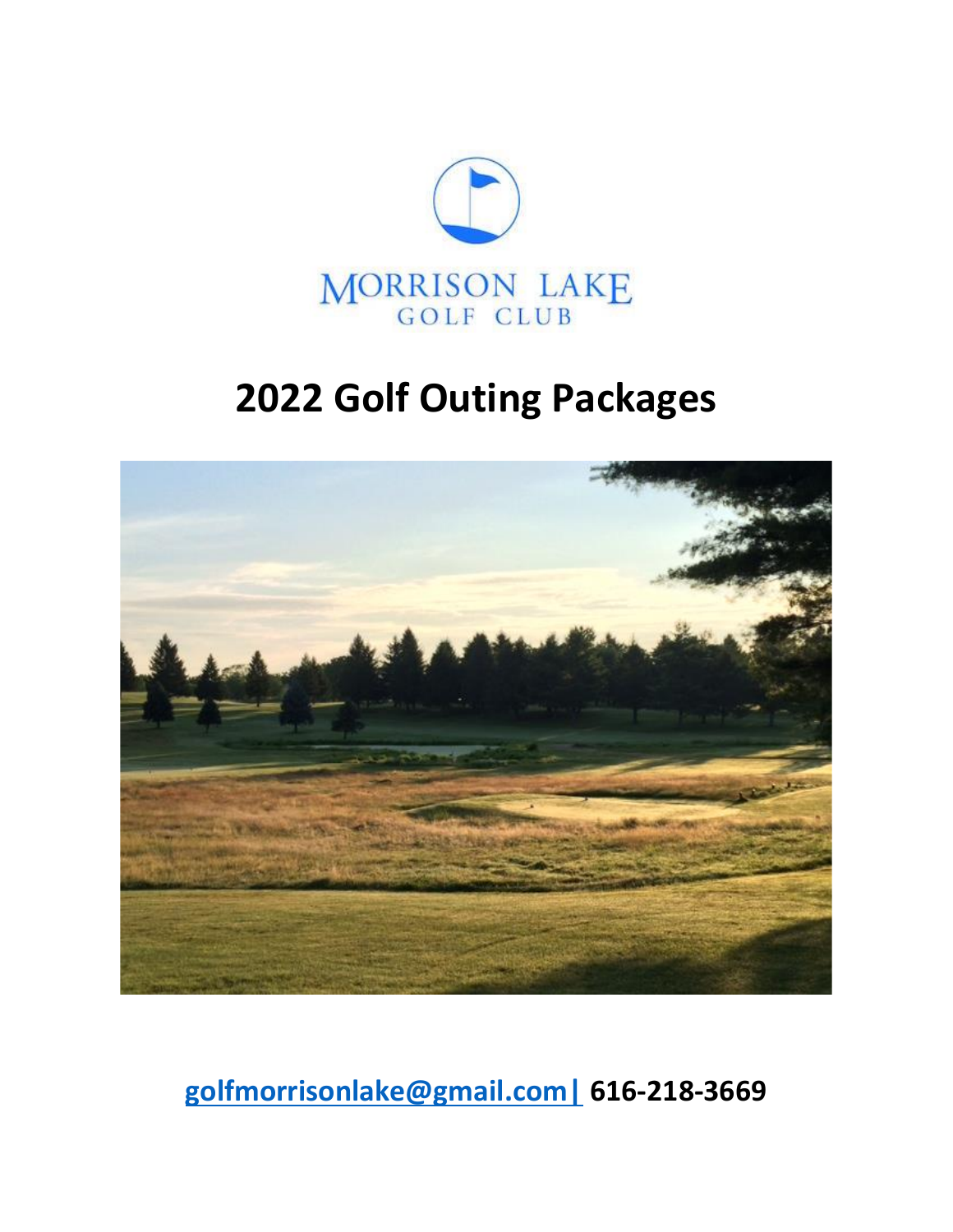

### **Monday – Friday Packaging**

Shotgun @ 9:00 AM All prices are 18 holes with a cart

### **GOLF**

Less than 100 players - \$24 / Person More than 100 Players - \$22 / Person

### **9AM Weekend Packaging**

Saturday & Sunday Shotgun @ 9:00 AM

### **GOLF**

Less than 100 players - \$28/ person More than 100 players - \$25 / person

### **2:15 PM Weekend Packaging**

Saturday & Sunday Shotgun @ 2:15 PM

### **GOLF**

\$25 / person